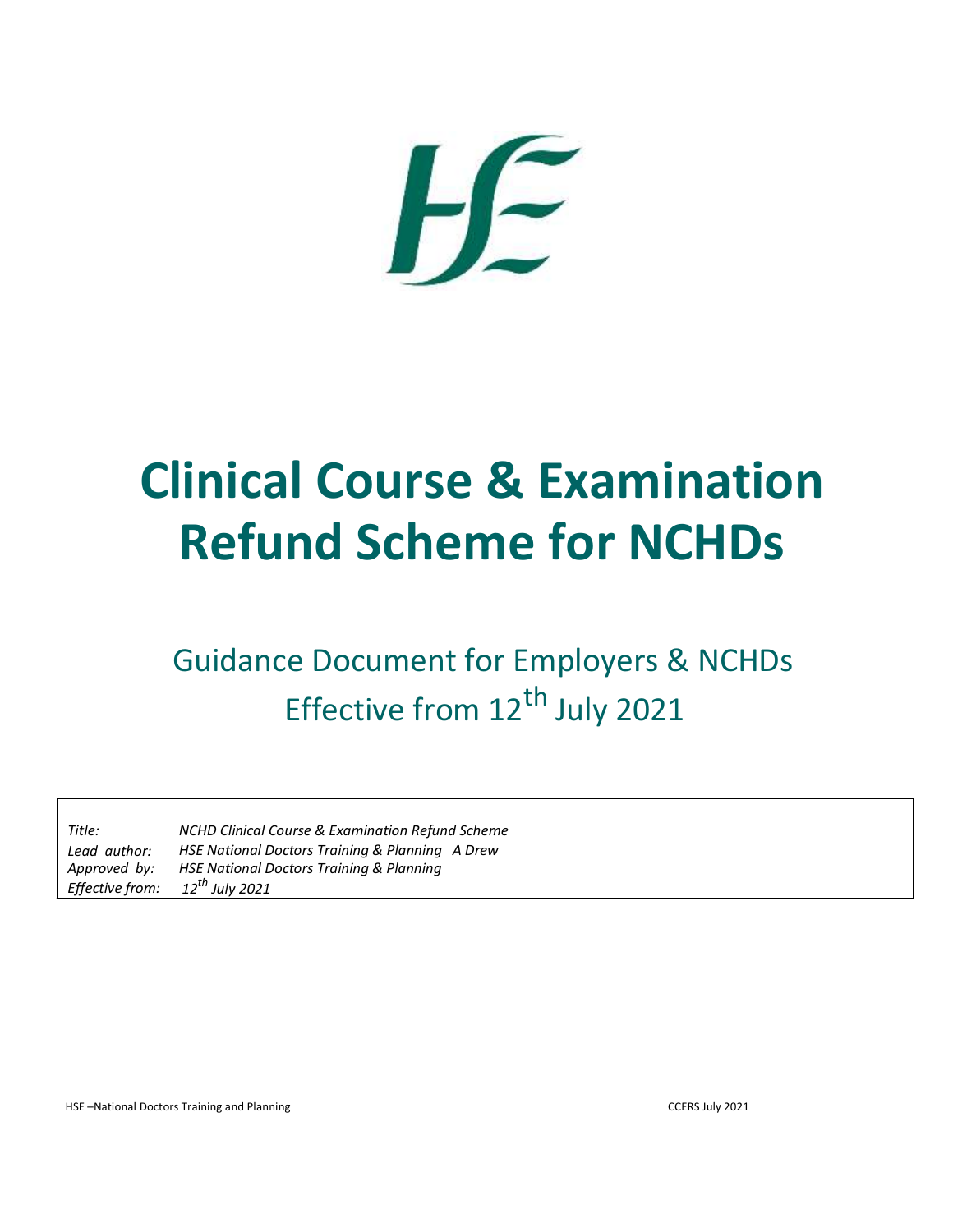## *Clinical Course & Examination Refund Scheme for NCHDs*

HSE-NDTP provide a suite of educational supports for NCHDs. The HSE-NDTP Clinical Course and Exam Refund Scheme (CCERS) is one of these supports and provides funding towards and approved list clinical courses and exams. All doctors employed under the 2010 NCHD contract are eligible to apply for refunds under the CCERS.

The list of HSE approved clinical courses and examinations is provided at Appendix One. The full cost of an approved examination/course is eligible to be refunded.

Eligible NCHDs (ie holders of the HSE NCHD contract (2010)) can apply for a refund upon successfully passing an exam, or completing a course. Unsuccessful attempts at exams are not eligible for a refund under the CCERS, however it may be possible to claim for these attempts via the Training Support Scheme.

Only examinations which are unavailable in Ireland are eligible for refund if undertaken abroad. Please note that such examinations are identified in Appendix One by means of an asterix.

The NCHD must make an application for Clinical Course and Exam Refund Scheme payment through the CCERS section of their NER account. Further guidance can be availed of by following this link:

[https://www.hse.ie/eng/staff/leadership-education-development/met/database/userguides/ccers-nchd-user-guide](https://www.hse.ie/eng/staff/leadership-education-development/met/database/userguides/ccers-nchd-user-guide-nov-2020.pdf)[nov-2020.pdf](https://www.hse.ie/eng/staff/leadership-education-development/met/database/userguides/ccers-nchd-user-guide-nov-2020.pdf)

Please note the following rules in relation to the Clinical Course & Examination Refund Scheme:

- The HSE Clinical Course and Examination Refund Scheme is available to all holders of an HSE 2010 NCHD contract;
- The clinical course / examination applied for must be on the HSE approved list as set out in Appendix One. If the clinical course or examination is not specifically identified on the HSE's approved list then it is ineligible for refund under this Scheme and no exceptions will be made (however, it may be possible to claim refunds for these other exams/courses under the auspices of the Training Supports Scheme)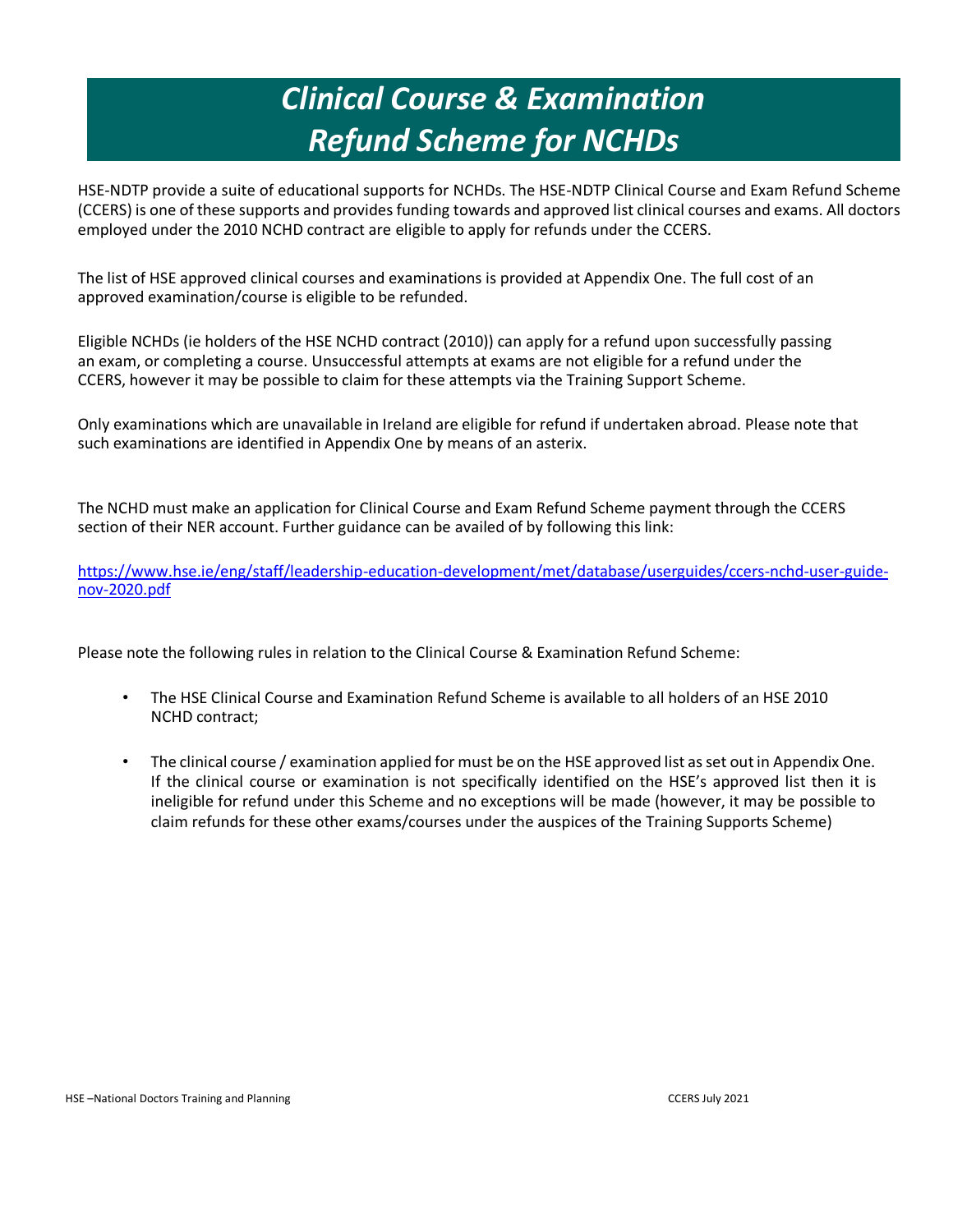- There is no limit to the number of applications that can be made by an individual NCHD to their employer for specific clinical courses / examinations undertaken, however HSE-NDTP will only fund the contribution once per applicant per clinical course or successful examination;
- NCHDs may claim for a re-certification in a clinical course after the required certification period;
- Applications for refund from NCHDs must be made to their current employer within 6 months of the date of undertaking the clinical course / examination;
- To be eligible for refund, the clinical courses identified in Appendix One must be undertaken in Ireland (Republic of Ireland or Northern Ireland);
- With the exception of those examinations which have an asterix beside them, all identified examinations must be undertaken in the Republic of Ireland, under the auspices of the relevant Irish postgraduate training body.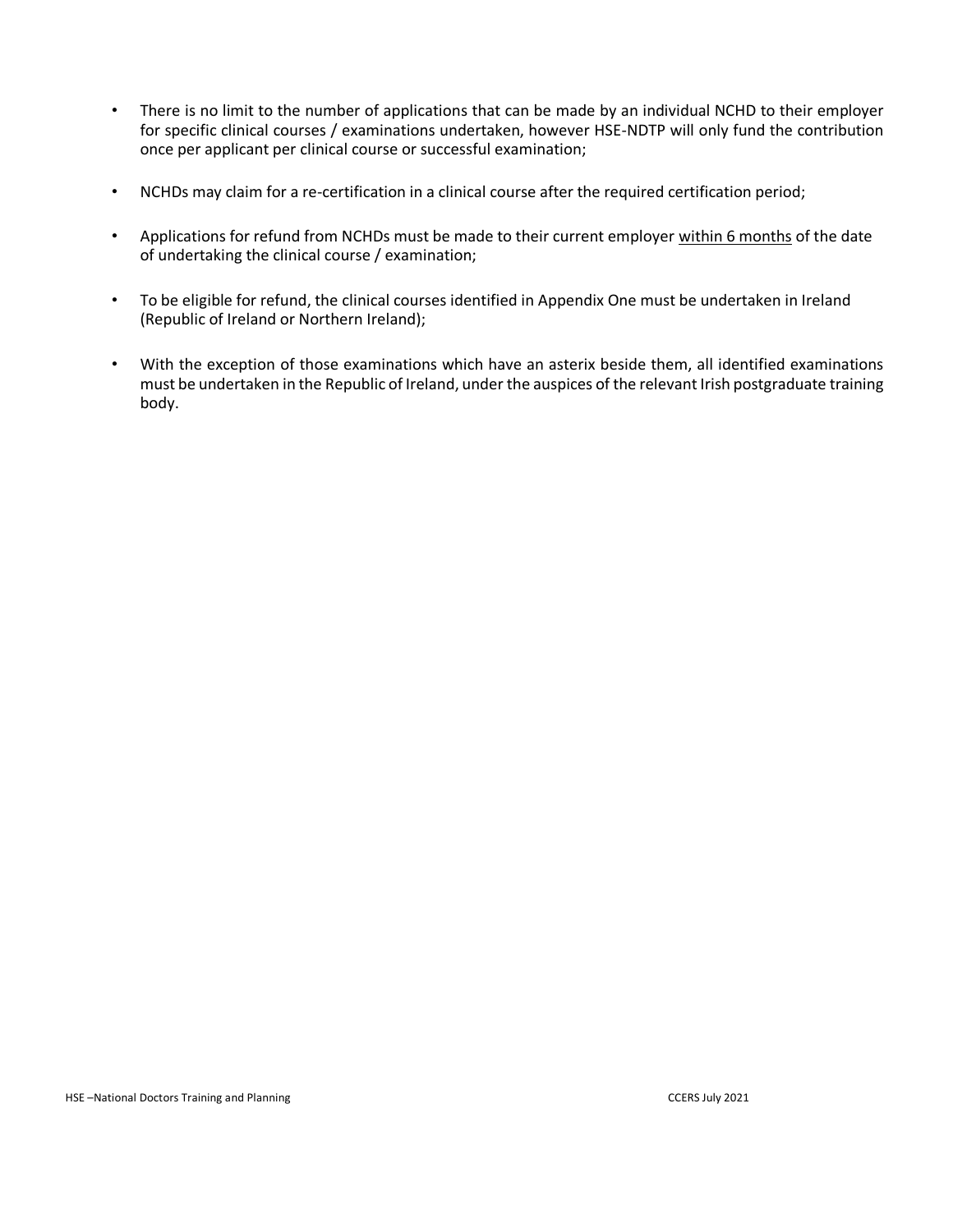## *List of HSE Approved Clinical Courses & Examinations Qualifying for the NCHD Refund*

| <b>NAME OF CLINICAL COURSE / EXAMINATION</b>                                   | <b>CODE</b>         |
|--------------------------------------------------------------------------------|---------------------|
|                                                                                |                     |
| <b>APPROVED CLINICAL COURSES</b>                                               |                     |
| Basic Life Support / Advisory External Defibrillation (AED) Course             | <b>BLS</b>          |
| ACLS - Advanced Cardiac Life Support                                           | <b>ACLS</b>         |
| *ATLS - Advanced Trauma Life Support                                           | <b>ATLS</b>         |
| APLS - Advanced Paediatric Life Support                                        | <b>APLS</b>         |
| EPLS - European Paediatric Life Support                                        | <b>EPLS</b>         |
| PLS - Paediatric Life Support                                                  | PLS                 |
| PALS - Paediatric Advanced Life Support                                        | <b>PALS</b>         |
| NRP - Neonatal Resuscitation Programme                                         | <b>NRP</b>          |
| Immediate Care Course - Cardiac                                                | <b>ICCC</b>         |
| Immediate Care Course - Trauma                                                 | <b>ICCT</b>         |
| Immediate Care Course - Paediatrics                                            | <b>ICCP</b>         |
| Care of the Critically Ill Surgical Patient                                    | <b>CCrISP</b>       |
| Acute Life Threatening Events: Recognition and Treatment                       | <b>ALERT</b>        |
| Acute Medical Emergencies: The Practical Approach                              | <b>MedicALs</b>     |
| Vascular Education and Self-Assessment Programme                               | <b>VESAP</b>        |
|                                                                                |                     |
| <b>ANAESTHESIOLOGISTS EXAMINATIONS</b>                                         |                     |
| Membership of the College of Anaesthesiologists, MCAI -MCQ                     | <b>MCAI MCQ</b>     |
| Membership of the College of Anaesthesiologists, MCAI - OSCE / SOE             | MCAI OSCE/VIVA      |
| Fellowship of the College of of Anaesthesiologists Ireland - Part 1 MCQ/SAQ    | <b>FCAI MCQ</b>     |
| Fellowship of the College of of Anaesthesiologists Ireland - Part 2 SOE        | <b>FCAI SOE</b>     |
| Fellowship of the Joint Faculty of Intensive Care Medicine of Ireland - Part 1 | <b>FJFICMI MCQ</b>  |
| Fellowship of the Joint Faculty of Intensive Care Medicine of Ireland - Part 2 | <b>FJFICMI CSOE</b> |
| Diploma in Pain Management                                                     | <b>DPMCAI</b>       |
| Fellowship of the Faulty of Pain Medicine                                      | <b>FFPMCAI</b>      |
|                                                                                |                     |
| <b>EMERGENCYMEDICINEEXAMINATIONS</b>                                           |                     |
| *Fellowship of the Royal College of Emergency Medicine - Primary               | <b>FRCEM</b>        |
| * Fellowship of the Royal College of Emergency Medicine - Intermediate, Short  | FRCEM SAQ I         |
| * Fellowship of the Royal College of Emergency Medicine – Intermediate,        | <b>FRCEM SJP</b>    |
| $*$ Fellowship of the Royal College of Emergency Medicine $-$ Final, Quality   | FRCEM QIP           |
| * Fellowship of the Royal College of Emergency Medicine – Final, Critical      | FRCEM CA SAQ        |
| * Fellowship of the Royal College of Emergency Medicine - Final, Short Answer  | <b>FRCEM SAQ F</b>  |
| * Fellowship of the Royal College of Emergency Medicine - Final                | <b>FRCEM OSCE</b>   |
|                                                                                |                     |
| <b>GENERAL PRACTICE EXAMINATIONS</b>                                           |                     |
| Membership of Irish College of General Practitioners - Modified Essay          | <b>MICGPMEQ</b>     |
| Membership of Irish College of General Practitioners - Core Knowledge Test     | <b>MICGPCKT</b>     |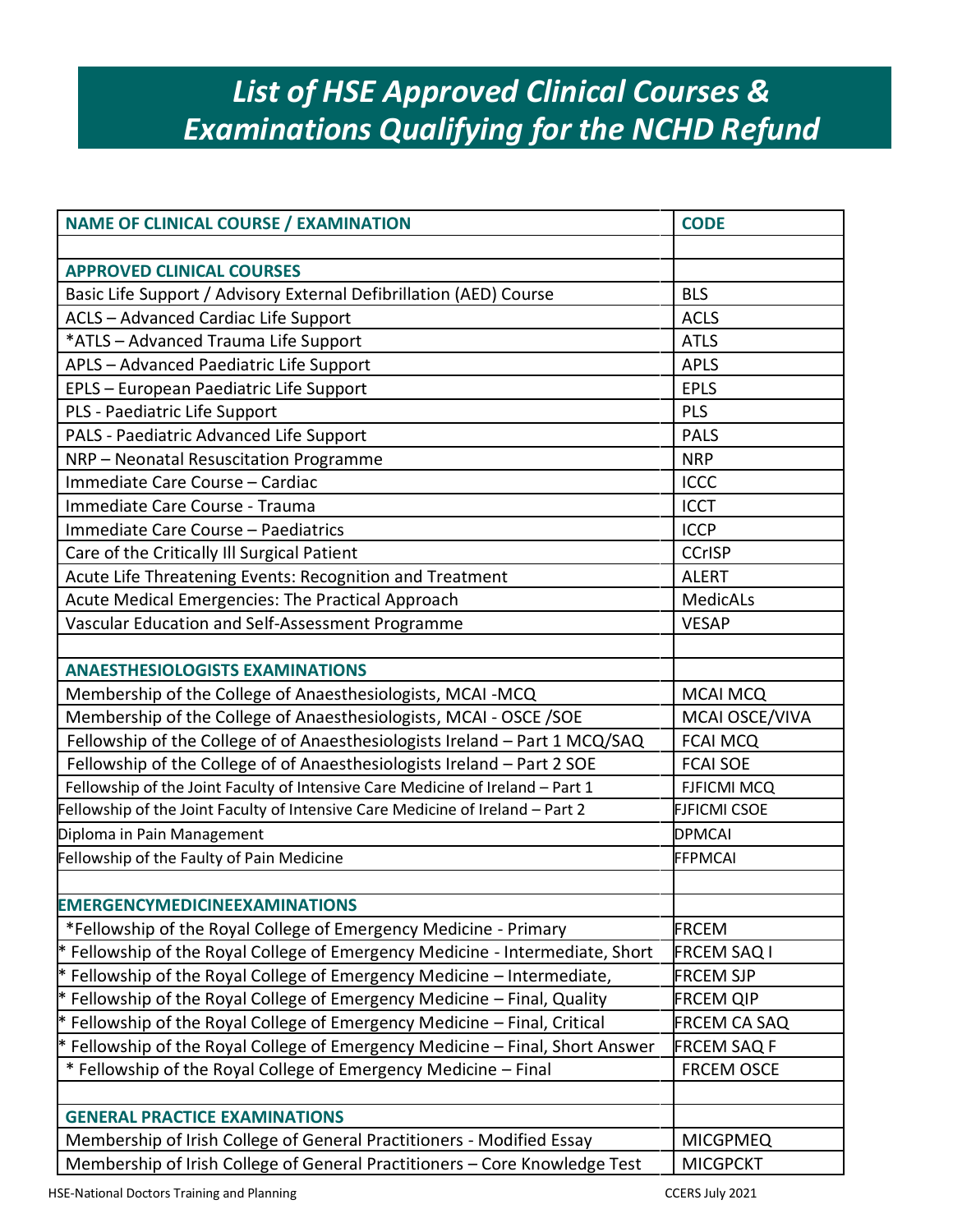| Membership of Irish College of General Practitioners - Clinical Competency                                            | MICGPCCT1          |
|-----------------------------------------------------------------------------------------------------------------------|--------------------|
| Membership of Irish College of General Practitioners - Clinical Competency                                            | MICGPCCT2          |
|                                                                                                                       |                    |
| <b>GENERALMEDICINE EXAMINATIONS</b>                                                                                   |                    |
| Membership of the Royal College of Physicians of Ireland - Part One - General<br><b>Medicine Examination</b>          | MRCPI1GM           |
| Membership of the Royal College of Physicians of Ireland - Part Two - General<br><b>Medicine Written Examination</b>  | MRCPI2GMWrit       |
| Membership of the Royal College of Physicians of Ireland - Part Two - General<br><b>Medicine Clinical Examination</b> | MRCPI2GMClin       |
|                                                                                                                       |                    |
| <b>OBSTETRICS &amp; GYNAECOLOGY EXAMINATIONS</b>                                                                      |                    |
| *Membership of the Royal College of Obstetricians & Gynaecologists, UK                                                | MRCOG1             |
| Membership of the Royal College of Physicians of Ireland - Part Two                                                   | MRCPI2OGWrit       |
| Membership of the Royal College of Physicians of Ireland - Part Two                                                   | MRCPI2OGClin       |
| <b>OCCUPATIONAL MEDICINE EXAMINATIONS</b>                                                                             |                    |
| Membership of the Faculty of Occupational Medicine of Ireland Part 1                                                  | MFOMI <sub>1</sub> |
| Membership of the Faculty of Occupational Medicine of Ireland OSCE                                                    | <b>MFOMI OSCE</b>  |
| icentiate of the Faculty of Occupational Medicine VIVA/Portfolio                                                      | LFOM V/P           |
| Licentiate of the Faculty of Occupational Medicine Written                                                            | <b>FOM Writ</b>    |
|                                                                                                                       |                    |
| <b>OPHTHALMOLOGYEXAMINATIONS</b>                                                                                      |                    |
| Membership of the Royal College of Ophthalmology - Part One                                                           | MRCSFRCOphth O1    |
| Membership of the Royal College of Surgeons in Ireland Ophthalmology - Part 2                                         | MRCSIO2Writ        |
| Membership of the Royal College of Surgeons in Ireland Ophthalmology - Part 2                                         | MRCSIO2Clin        |
| Membership of the Royal College of Surgeons in Ireland Ophthalmology - Optics<br>and Refraction                       | <b>MRCSIO OREF</b> |
| Fellowship of the Royal College of Surgeons in Ireland - Ophthalmology                                                | <b>FRCSIO</b>      |
| *European Board of Ophthalmology Diploma                                                                              | <b>EBOD</b>        |
|                                                                                                                       |                    |
| <b>PAEDIATRIC EXAMINATIONS</b>                                                                                        |                    |
| Membership of the Royal College of Physicians of Ireland – Part One –                                                 | MRCPI1Child        |
| Membership of the Royal College of Physicians of Ireland - Part Two -<br>Medicine of Childhood Written Examination    | MRCPI2ChildWrit    |
| Membership of the Royal College of Physicians of Ireland - Part Two -<br>Medicine of Childhood Clinical Examination   | MRCPI2ChildClin    |
|                                                                                                                       |                    |
| <b>PATHOLOGY EXAMINATIONS</b>                                                                                         |                    |
| *Fellowship of the Royal College of Pathologists, UK - Part One                                                       | FRCPathUK1         |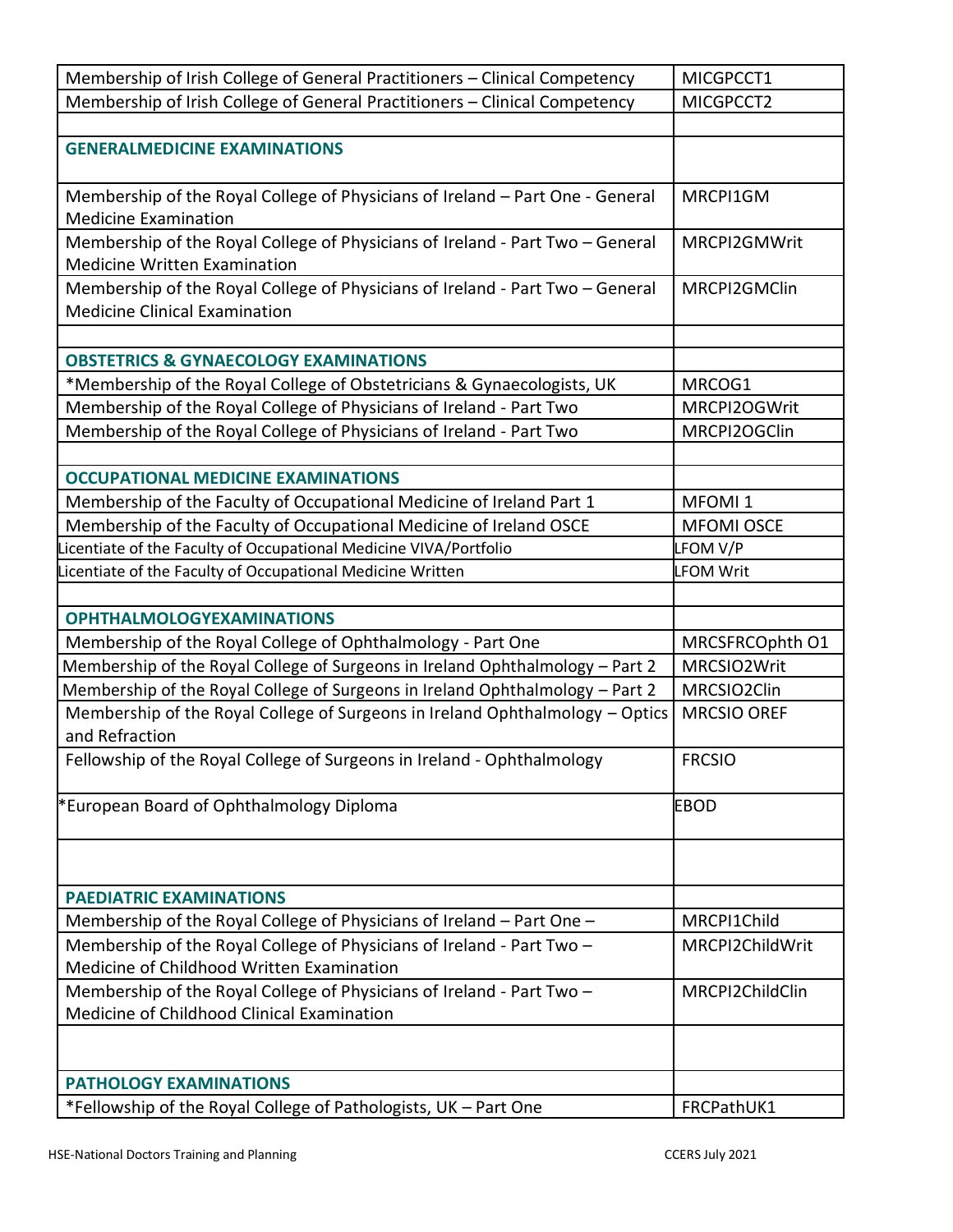| *Fellowship of the Royal College of Pathologists, UK - Part Two                 | FRCPathUK2           |
|---------------------------------------------------------------------------------|----------------------|
| *Certificate in Higher Autopsy Training (CHAT)                                  | <b>CHAT</b>          |
| <b>PSYCHIATRY EXAMINATIONS</b>                                                  |                      |
| *Membership of the Royal College of Psychiatrists, UK - Paper A                 | MRCPsychUKA          |
| *Membership of the Royal College of Psychiatrists, UK - Paper B                 | MRCPsychUKB          |
| Membership of the College of Psychiatrists of Ireland Clinical Exam Part 1-CFME | CPsychIBCE 1         |
| Member of the College of Psychiatrists of Ireland Clinical Exam Part 2-OSCE     | <b>CPsychIBCE 2</b>  |
|                                                                                 |                      |
| <b>PUBLIC HEALTH MEDICINE EXAMINATIONS</b>                                      |                      |
| Membership of the Faculty of Public Health Medicine of Ireland - Part One       | MFPHMI1              |
| Membership of the Faculty of Public Health Medicine of Ireland - Part Two       | MFPHMI2              |
|                                                                                 |                      |
| RADIOLOGY EXAMINATIONS(Diagnostic Radiology)                                    |                      |
| Fellowship of the Faculty of Radiologists, RCSI - Primary                       | FFRPrim              |
| Fellowship of the Faculty of Radiologists, RCSI - Final 2A                      | FFRFinal 2A          |
| Fellowship of the Faculty of Radiologists, RCSI - Final 2B                      | FFRFinal 2B          |
|                                                                                 |                      |
| <b>RADIOLOGY EXAMINATIONS (Radiation Oncology)</b>                              |                      |
| Primary Exam - (FRCR UK Part I Exam)                                            | <b>FFRPrim UK</b>    |
| Fellowship of the Faculty of Radiologists, RCSI - Final 2A                      | <b>FFRFinal 2A</b>   |
| Fellowship of the Faculty of Radiologists, RCSI - Final 2B                      | <b>FFRFinal 2B</b>   |
|                                                                                 |                      |
| <b>SURGERY EXAMINATIONS</b>                                                     |                      |
| Membership of the Royal College of Surgeons in Ireland - Part A MCQ             | <b>MRCSIAMCQ</b>     |
| Membership of the Royal College of Surgeons in Ireland - Part B OSCE            | <b>MRCSIBOSCE</b>    |
| *Intercollegiate Examination in Cardiothoracic Surgery - Section One            | IECS1                |
| *Intercollegiate Examination in Cardiothoracic Surgery - Section Two            | IECS2                |
| *Intercollegiate Examination in General Surgery - Section One                   | IEGS1                |
| *Intercollegiate Examination in General Surgery - Section Two                   | IEGS2                |
| *Intercollegiate Examination in Neurosurgery - Section One                      | IEN1                 |
| *Intercollegiate Examination in Neurosurgery - Section Two                      | IEN <sub>2</sub>     |
| *Intercollegiate Examination in Oral & Maxillofacial Surgery - Section One      | IEOMS1               |
| *Intercollegiate Examination in Oral & Maxillofacial Surgery - Section Two      | IEOMS2               |
| *Intercollegiate Examination in Otolaryngology - Section One                    | IEO1                 |
| *Intercollegiate Examination in Otolaryngology - Section Two                    | IEO <sub>2</sub>     |
| *Intercollegiate Examination in Paediatric Surgery - Section One                | IEPAEDS1             |
| *Intercollegiate Examination in Paediatric Surgery - Section Two                | IEPAEDS2             |
| *Intercollegiate Examination in Plastic Surgery - Section One                   | IEPLASS1<br>IEPLASS2 |
| *Intercollegiate Examination in Plastic Surgery - Section Two                   | IETOS1               |
| *Intercollegiate Examination in Trauma & Orthopedic Surgery - Section One       |                      |
| *Intercollegiate Examination in Trauma & Orthopedic Surgery - Section Two       | IETOS2               |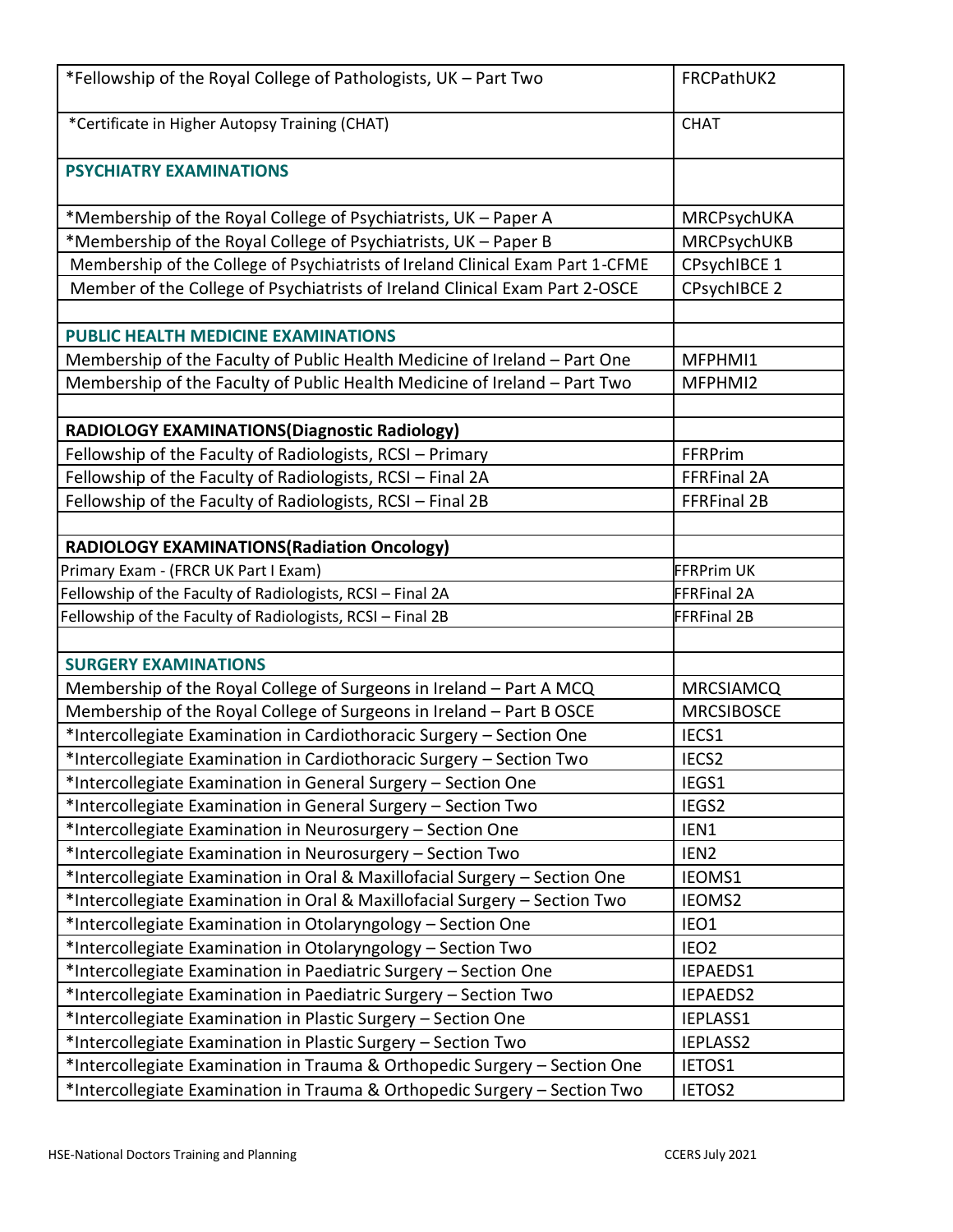| *Intercollegiate Examination in Urology - Section One          | IEU1         |
|----------------------------------------------------------------|--------------|
| *Intercollegiate Examination in Urology - Section Two          | IEU2         |
| *Intercollegiate Examination in Vascular Surgery - Section One | <b>IEVS1</b> |
| *Intercollegiate Examination in Vascular Surgery - Section Two | <b>IEVS2</b> |

\* Examination approved for sitting outside the Republic of Ireland

HSE-National Doctors Training and Planning